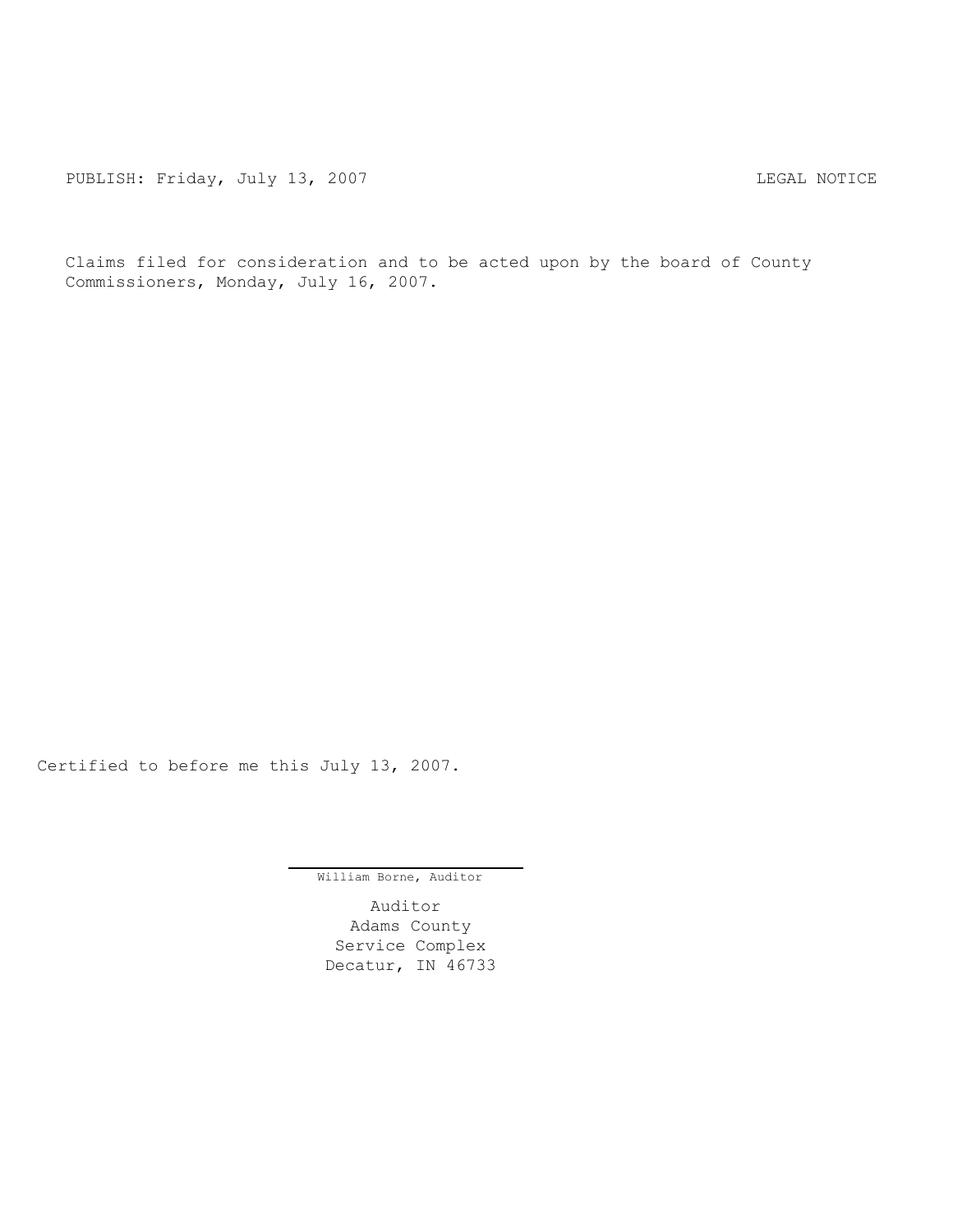

## **Claims Docket for Newspaper Adams County, Indiana**

## For Period: **6/4/2007** to **6/18/2007**

Date Claims to be Paid: **7/16/2007**

*313 W. Jefferson St. Decatur, IN 46733 (219) 724-2600*

| <b>Vendor</b>                        | <b>Amount</b> | <b>Vendor</b>                        | <b>Amount</b> |
|--------------------------------------|---------------|--------------------------------------|---------------|
| <b>Adams County Auto Supply</b>      | 854.66        | <b>Adams Memorial Hospital</b>       | 31,103.27     |
| Adams County Solid Waste             | 12.82         | <b>Adams County Treasurer</b>        | 52,394.50     |
| Indiana Michigan Power               | 9,674.69      | Appraisal Research Corpor            | 3,458.33      |
| Arnold Lumber Company                | 233.73        | Baker And Schultz, Inc.              | 84,327.49     |
| Beam, Longest, And Neff              | 4,336.40      | Berne Ready Mix                      | 687.40        |
| Berne Tri-Weekly News                | 173.90        | Brown, Blair A.                      | 25.00         |
| Hoosier Blue Flame                   | 115.00        | Bowers, Charles                      | 2,302.92      |
| Cintas Location #338                 | 34.95         | Decatur True Value                   | 767.29        |
| <b>Complete Printing Service</b>     | 81.00         | Courtesy Ford, Inc.                  | 93.83         |
| Craigville Telephone Comp            | 119.60        | Decatur Daily Democrat               | 512.21        |
| Douglas L. Bauman                    | 105.60        | <b>Emergency Radio Service</b>       | 641.00        |
| Erie Haven                           | 74.60         | <b>Everett Drainage</b>              | 2,753.86      |
| Fail-Safe Alarm                      | 59.25         | Gall's                               | 313.00        |
| Geneva Police Department             | 69.00         | Gerber's Super Valu, Inc.            | 636.53        |
| Gibby's Express Photo                | 19.98         | Gordon Food Service                  | 2,392.41      |
| Grimm's Auto                         | 60.84         | Haywood Printing Company             | 18.38         |
| Helena Chemical                      | 1,488.00      | Hilty Engine Service                 | 88.44         |
| K-Mart                               | 98.54         | Kiess Electric                       | 520.86        |
| L & S Distributing                   | 1,716.00      | Lehman Feed Mill                     | 126.80        |
| M. D. Landscaping Service            | 96.00         | Gresla, Mark S. Md                   | 407.92        |
| Mark's Heating                       | 49.95         | Meshberger Brothers Stone            | 7,956.20      |
| Michael Todd And Company             | 392.69        | Monroe Trophy                        | 12.50         |
| Monroe Water Department              | 170.05        | Kone, Inc.                           | 166.00        |
| Moser Motor Sales, Inc.              | 200.84        | National Recreation & Par            | 750.00        |
| Schwartz, Palmer                     | 26.40         | Park Center, Inc.                    | 12.00         |
| Plumley Farm Drainage                | 9,585.90      | Portland Motor Parts, Inc            | 43.18         |
| Power Train Companies                | 173.47        | EMP Co-op, Inc.                      | 2,207.00      |
| Quik Stop                            | 82.95         | Quill Corporation                    | 91.63         |
| Thompson, Roger                      | 60.00         | Scott's                              | 72.82         |
| Selking International                | 487.79        | <b>Shifferly Dodge</b>               | 100.00        |
| Embarq Communications, Inc.          | 230.21        | <b>Stone-Street Quarries</b>         | 373.33        |
| Stoppenhagen Eggs                    | 28.50         | Smith, Teryl R.                      | 9.55          |
| Print Shop                           | 911.86        | Sheets, Thomas Wade                  | 100.00        |
| Town Of Monroe                       | 69.00         | U.S. Postmaster                      | 5,041.00      |
| <b>Ulman's Carpet Cleaners</b>       | 535.22        | Welder Services, Inc.                | 153.61        |
| Wemhoff Land Surveying, I            | 191.40        | Faulkner's Bindery, Inc.             | 9,725.00      |
| Christopher E. Harvey                | 118.00        | Rex King                             | 23.28         |
| Adams County Extension Education Fur | 40.58         | Burry, Herman, Miller, Brown         | 7,324.50      |
| Ikon Office Solutions                | 1,406.13      | Embarq                               | 4,621.03      |
| Patrick Norton                       | 198.63        | Correctional Management Co., Llc     | 4,836.00      |
| Angie White                          | 25.96         | Dave Luginbill Excavating & Trucking | 1,119.36      |
| The Grainery Company                 | 85.98         | Duane Moser                          | 2,667.00      |
| DuWayne W. Herman                    | 25.00         | <b>Association Of Prosecutin</b>     | 160.00        |
| Nowak Supply Company, Inc            | 117.28        | Boyce Forms - Systems                | 219.26        |
| Darlene Black                        | 24.64         | Nan Nidlinger                        | 1,174.40      |
| City Of Decatur Park Depa            | 3,276.67      | Dr. Michael Ainsworth                | 60.00         |
| Chad W. Sprunger                     | 1,306.67      | Zurcher Tire, Inc.                   | 695.05        |